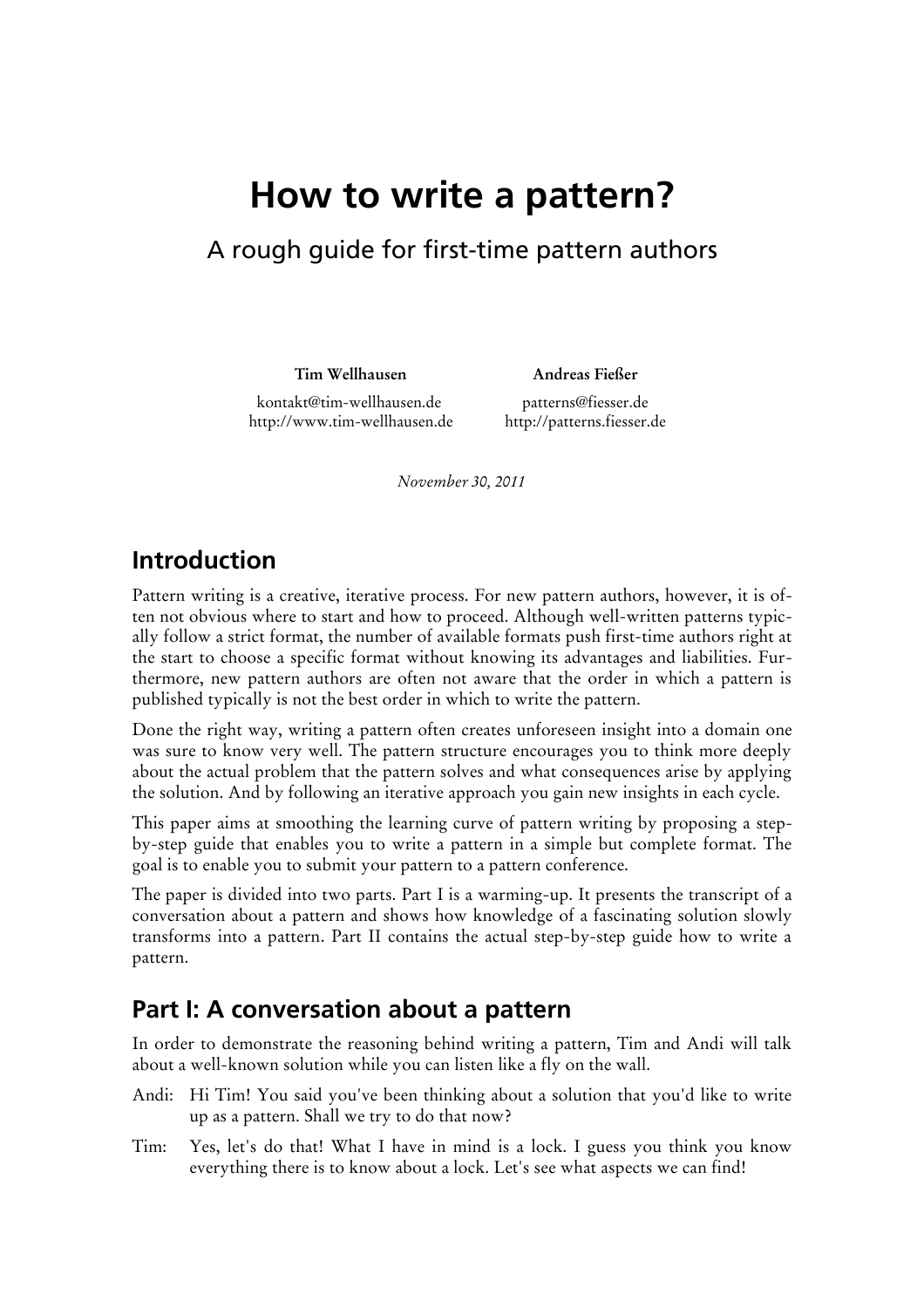- Andi: A lock? I see. What kind of lock do you mean? A padlock?
- Tim: Actually I had a door lock in mind. Almost every door has one. Why is that?
- Andi: Of course many doors have locks. What is so special about it?
- Tim: A lock allows you to protect some valuables against unauthorized access.
- Andi: I see what you mean. But is a lock complete without a key?
- Tim: You are right. Only the matching key opens the lock. You can easily take the key with you so that you can get access to your valuables at any time. Furthermore, you can give the key to other people so they can also get to the valuables without you being present.
- Andi: That sounds indeed like a neat solution. Can you summarize the essential idea in a single sentence?
- Tim: Let me try: A mechanism that uses a matching key to either allow or prevent the door from being opened.
- Andi: Ok Let's think about the problem. Why would you use a lock?
- Tim: You want to protect some valuables.
- Andi: Sure, but that's not the main point of this solution. Just for protection, you could also board up the door.
- Tim: So we have to be more specific! We are talking about some space such as a building or a room where we would like to keep things. We want these things to be protected from any unauthorized access.
- Andi: Yes, and we want to get access to the things stored there easily and at the same time make it difficult for others to get to them.
- Tim: And we want to share the access to these things easily with selected other persons.
- Andi: That sounds good. So what is the problem?
- Tim: We want to protect things that take space from unauthorized access while at the same time we want to easily share access to these things with selected other persons?
- Andi: So, in the context of a room that has a solid door as only opening, the solution would be: Store the valuables in the room and attach a lock to the door that can only be opened and closed by matching keys.
- Tim: Sounds trivial to me. Shouldn't we describe in more detail how a lock works?
- Andi: Tough question! In reality, there are so many different kinds of locks and keys. The deeper we dig, the more patterns we will find. Just think about the internals of a lock that you operate with the key.
- Tim: No doubt the internals of a lock can be fascinating. But is that in the focus of our current pattern?
- Andi: You are right, let's concentrate on our solution. We are not done yet.
- Tim: So what's next?
- Andi: Let's have a closer look at the problem domain. Why is the problem difficult to solve? How would the world be without locks and matching keys?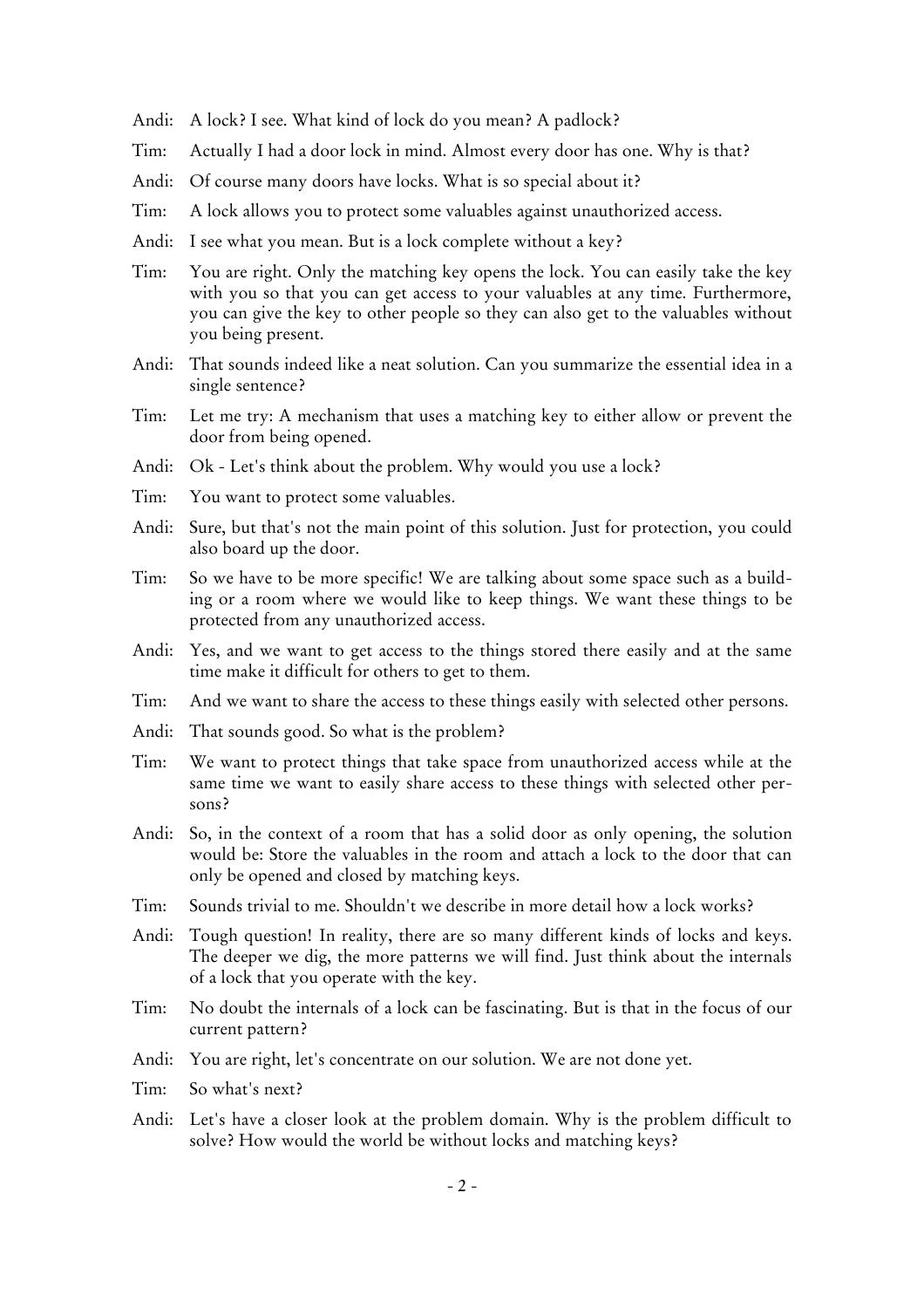- Tim: There would be no privacy or private ownership at least in a society where some people are eager to take things away from others.
- Andi: That's an important aspect of the context. I know of neighbourhoods in Utah, Scandinavia and New Zealand where no one locks their houses or cars because everyone respects the property of the others.
- Tim: So if we assume that malevolent people exist, without locks and keys, we could not protect our valuables.
- Andi: Think of my objection that you could just as well board up the door.
- Tim: Right. We want to safely store our valuables while, at the same time, access to them should be easy, both for us and for selected other persons.
- Andi: How can we distinguish our solution from similar solutions? I could think of a combination lock instead of a lock with a fitting key.
- Tim: You don't want to keep any secrets in mind. And you want to be able to withdraw the permission to access your valuables from persons to which you gave the permission before. If you take the key back, that person cannot get to the locked valuables any more.
- Andi: These are important forces. Are there more consequences than we already talked about? A liability comes to my mind: You cannot easily duplicate a key to give access to more people. Well, it's also an advantage: This makes it difficult for intruders to create a copy of a key. So I know that my property is safe if I know the location of all of my keys. But if I lose a key, then I need to replace the whole lock.
- Tim: Good points! Let's go back to your opening question: What is the difference to a padlock?
- Andi: A door lock has the advantage that you can lock it from both sides of the door. The advantage of a padlock would be that you can lock something somewhere spontaneously were a fixed lock is missing. And you can exchange it when a key gets into the wrong hands more easily.
- Tim: That is indeed a liability of the door lock. How can we then extend the problem statement to incorporate that we want to be able to lock a door from both sides?
- Andi: Let's narrow down the context again even if we lose some situations for which the key and lock example would be applicable. It makes life easier for us now and we can still extend the context again later on.
- Tim: You are right again. What about this: You own a house and want to protect your property inside with or without you being at home yourself.
- Andi: Is this the context or the problem?
- Tim: The context is: You own a house. The problem is: You want to protect your belongings.
- Andi: Sounds good to me. The pattern's name probably is Door Lock, isn't it?
- Tim: I can't think of a better name right now.
- Andi: So let's summarize our thoughts and make some notes. How do we categorize them?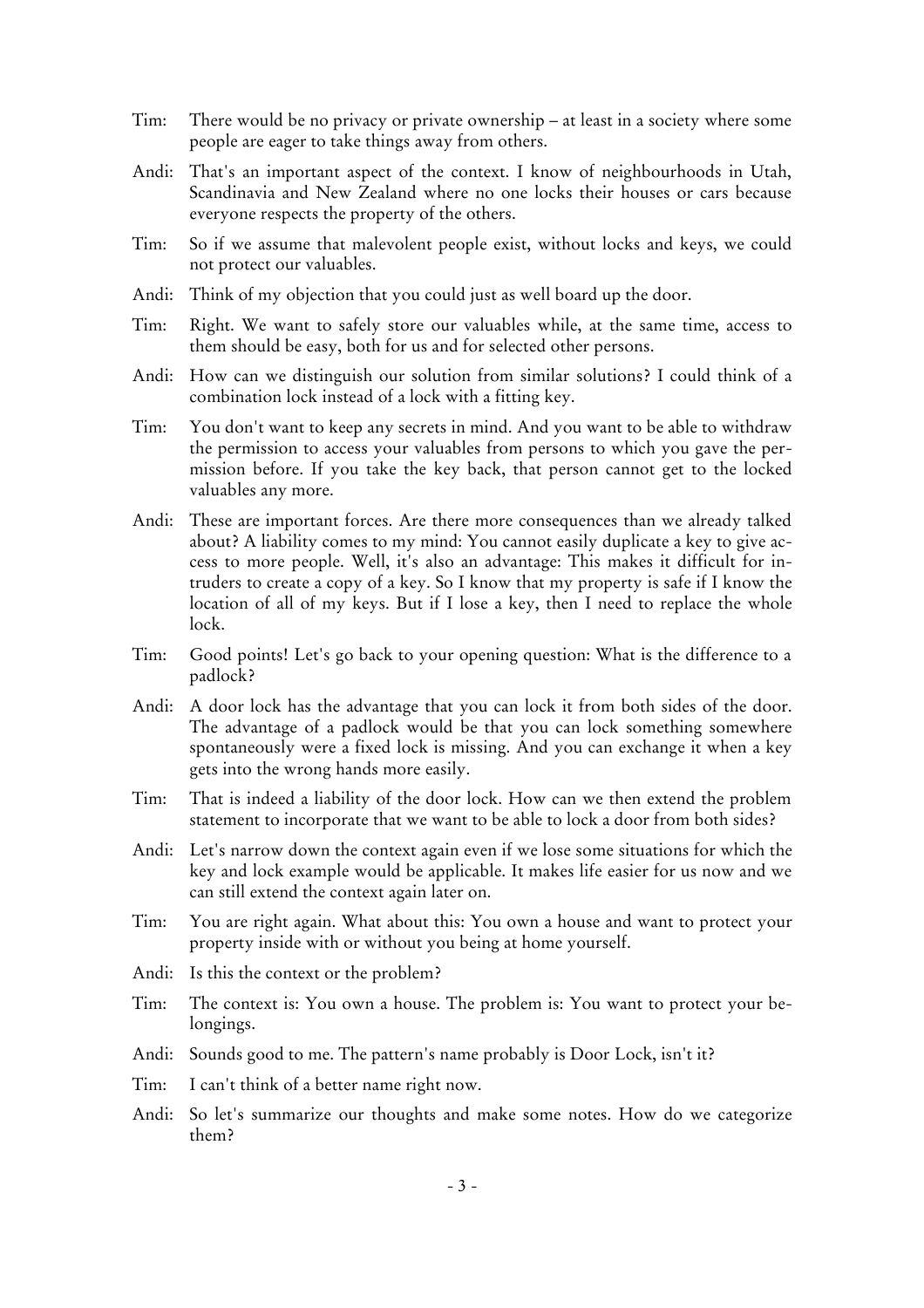Tim: For now, we should be fine to divide them into statements about the problem and the solution domain.

| <b>Problem Domain</b>                                                                                                                                                                                                                                                                                                                                                                                                                                                    | <b>Solution Domain</b>                                                                                                                                                                                                                                                                                                      |
|--------------------------------------------------------------------------------------------------------------------------------------------------------------------------------------------------------------------------------------------------------------------------------------------------------------------------------------------------------------------------------------------------------------------------------------------------------------------------|-----------------------------------------------------------------------------------------------------------------------------------------------------------------------------------------------------------------------------------------------------------------------------------------------------------------------------|
| You own a house<br>Room has a solid door as only<br>$\bullet$<br>opening<br>Privacy or private ownership<br>$\bullet$<br>Malevolent people<br>$\bullet$<br>Protect your belongings and<br>yourself<br>Block unauthorized access<br>Don't want to memorize<br>secrets<br>Safely store your valuables<br>Easy access for you, difficult<br>for others<br>Share access with selected<br>other persons<br>Easily withdraw permission<br>Operate from within and out-<br>side | Aliases: Door Lock, Lock &<br>Key, Selective Access<br>Integrate a locking mechanism<br>into every door<br>Repeatably allow or prevent<br>door from being opened<br>Operated by a matching key<br>Accessible from both sides<br>Duplication of keys is diffi-<br>cult<br>Change lock when a key gets<br>into the wrong hand |

Andi: Nice draft! Did we miss something important?

- Tim: I'm sure we did. But it's a promising beginning. What do we need to do to transform our notes into a full pattern?
- Andi: A pattern is not just an assembly of paragraphs. Let's have a look at the structure of a pattern.
- Tim: Ok. Let's start by getting an overview before we do the next iteration to refine our thoughts into a pattern.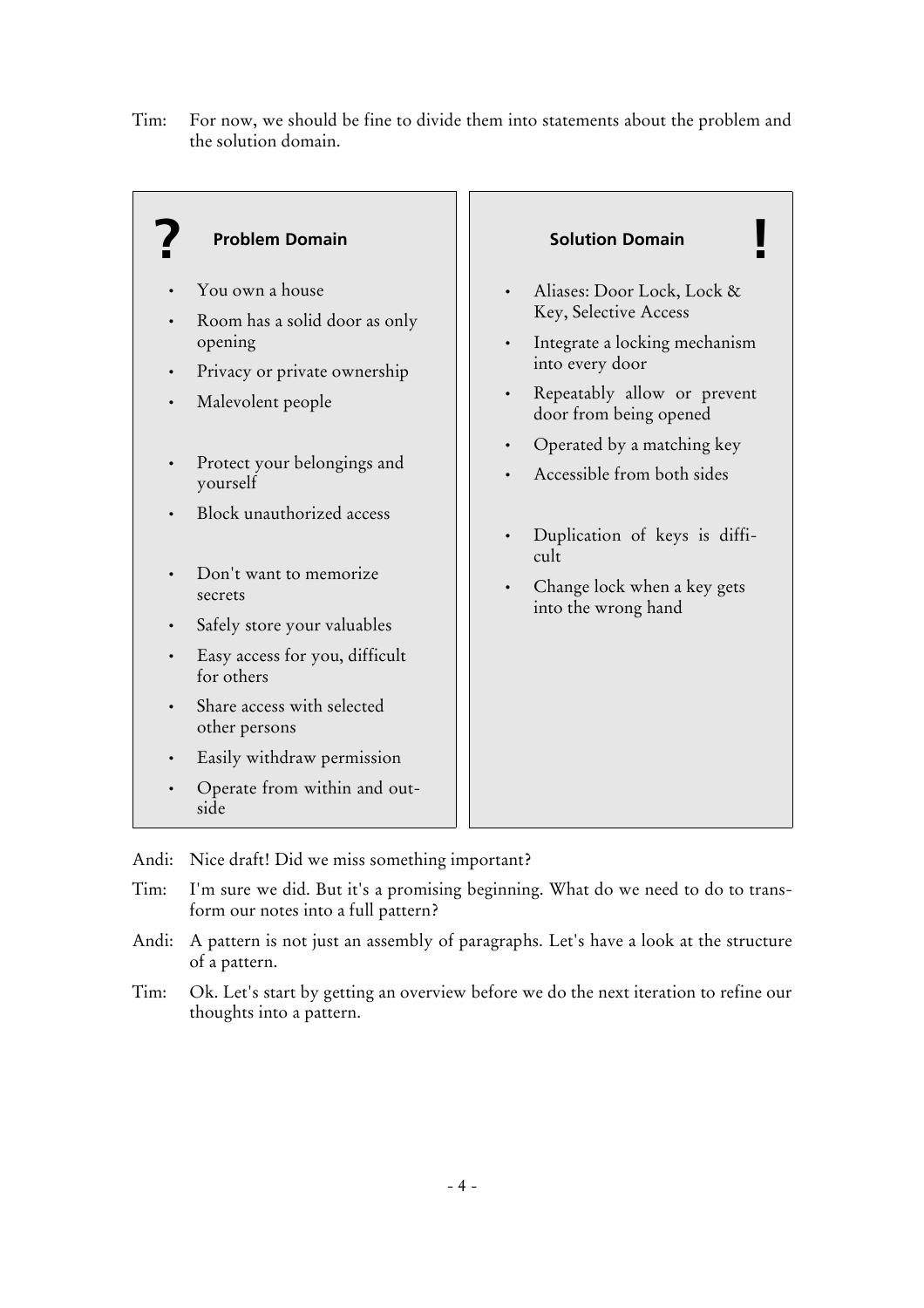## **Part II: The Writer's Path**

The following guide is divided into several individual steps. These steps will guide you through all sections of your upcoming pattern. The given path is one that we have experienced as an easy one without too much complexity. There may be others as well. In particular, as writing is not a one-pass linear process, feel free to step back any time to revise your earlier writings. When you are finished once, consider starting over from the beginning again.

## **A quick overview**

Besides its name, a pattern contains at least the following five sections: Context, Problem, Forces, Solution and Consequences (positive and negative):

- The **Context** section sets the stage where the pattern takes place.
- The **Problem** section explains what the actual problem is.
- The **Forces** section describes why the problem is difficult to solve.
- The **Solution** section explains the solution in detail.
- The **Consequences** section demonstrates what happens when you apply the solution.

In most pattern publications, these sections succeed in the order just given. Unfortunately, it is very difficult to write a pattern linearly in exactly this order!

The following figure shows the pattern sections and illustrates the order in which we suggest you to write them. We assume that you have seen and used a specific solution several times. But you might not yet know precisely what problem it solves. So we suggest to start with the solution because that is what you probably know best.



Fig. 1: Essential pattern sections and their writing order

Writing a pattern is an iterative process. Once you have a draft of each section, you will probably need to revisit them several times. The next steps explain how to do this. Every step evolves the Door Lock pattern as running example.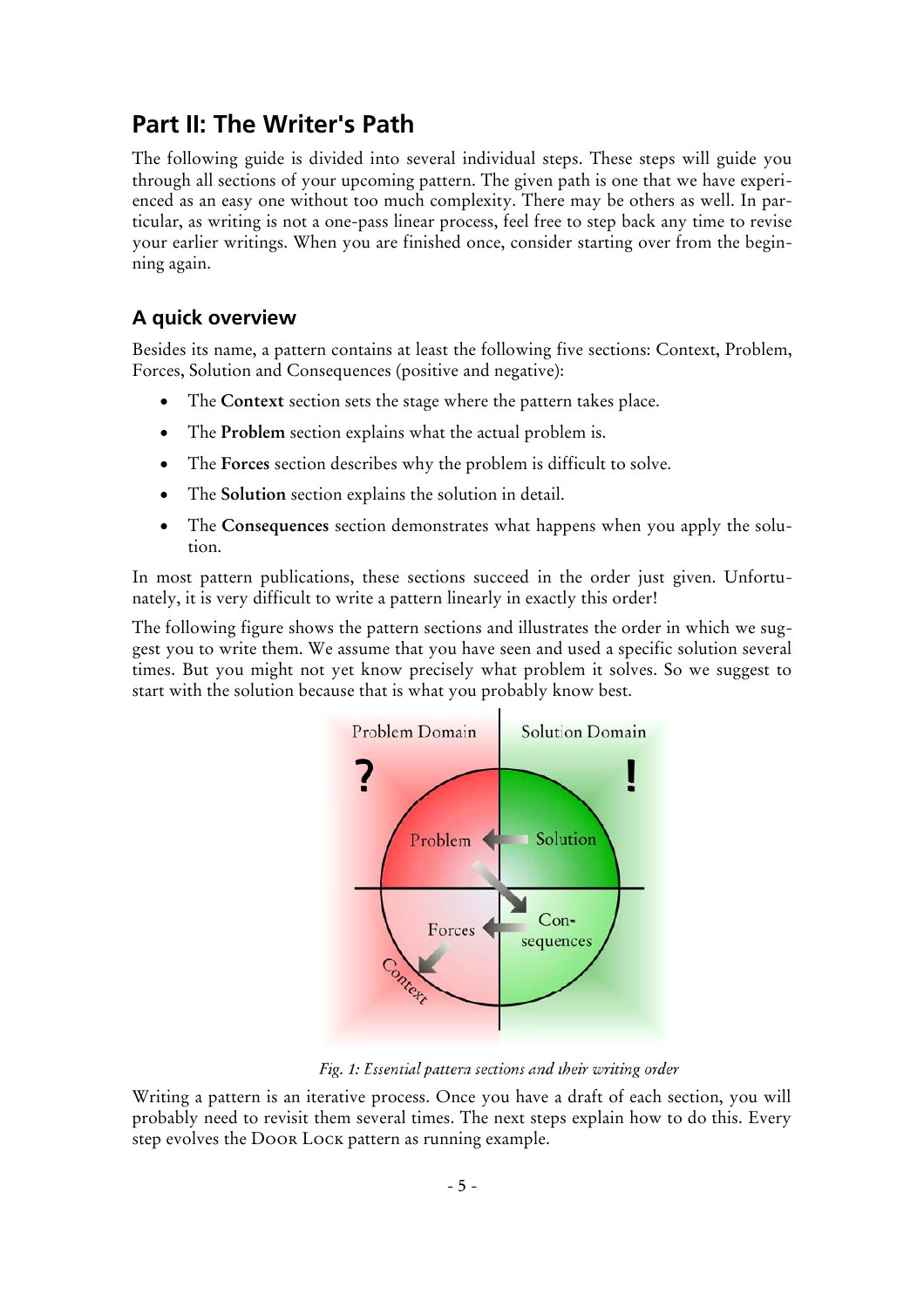## **Explore what you want to describe**

We assume that you are expert in the area you are writing about and therefore have extensive knowledge about an idea, a thing or a process that fascinates you. Before anything else, have a look at it from several perspectives. Questions to answer can be:

- What in particular makes it something special?
- What does it include and what does it not include?
- How can it be distinguished from similar ideas, things or processes?
- What examples do you know?

Try not to write complete sentences or paragraphs, just write down notes that will help you during the next steps.

#### **Begin with the solution**

Skim over your notes and identify those aspects that describe the solution best. Tell your solution to yourself or your co-author in a few short sentences. Not any more time than you would have when you meet a friend at the traffic lights that have already been red for a while. Then write down one or two short sentences that summarize the solution. These sentences should be enough for someone familiar with your domain to understand your idea.

Collect some aliases as very short essence of your solution. There is no need to decide on a single one yet.

Skipping details is fine for now. Concentrate on the essence. What is the "Aha"- effect of your solution? When you think about the solution, you might come up with some aspects that make the solution clever. If they do not have a specific function in reaching the solution, note them on a separate sheet until you work on the Consequences section.

From the Door Lock example, we have identified the following for the solution:

#### **Solution:**

Integrate a mechanism into a door that can be repeatedly operated from both sides of the door by a matching key to allow or prevent the door from being opened.

#### **Describe the problem that leads to your solution**

The transition from the solution to the problem that it solves is a difficult, yet crucial step. When you describe the problem, think about how you could impress your friend by telling that you know how to solve this problem. If you are not sure whether you know the exact problem that your solution solves, it might help to ask "Why?" and "So what?" over again.

Again, restrict yourself to a short sentence that summarizes the problem.

Try not to create a "How do you do X?" question. While it is easy to write, it is very tempting to end up with a "Do X" solution. These questions carry a high risk to end up in triviality.

*What is the essential core of the solution?*

*Why is the solution relevant?* 

*What problem does the solution actually solve?*

*What is your pattern all about?*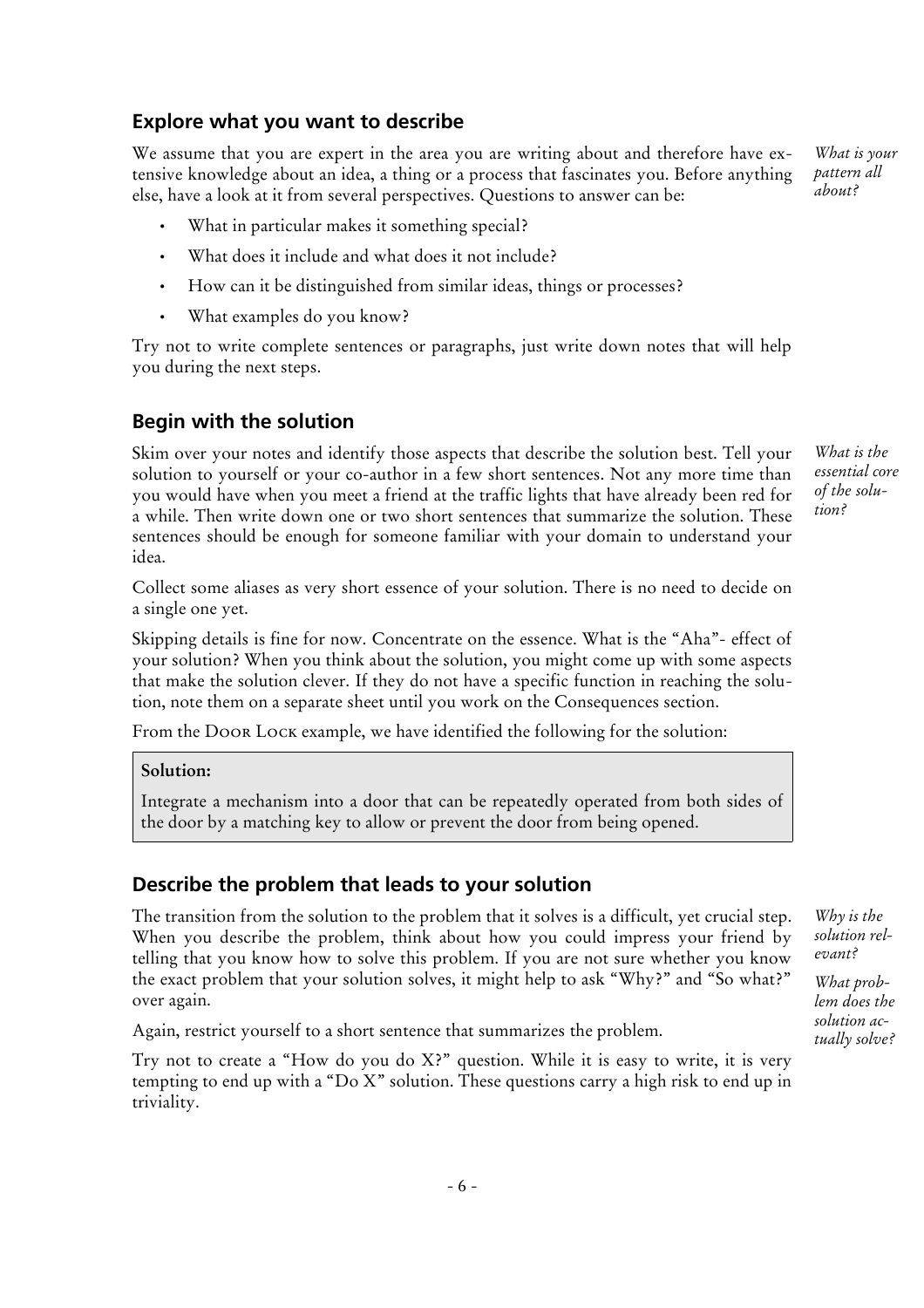To formulate a catching problem statement, think about why the world is worse without your solution applied. This phrase can be a declarative statement. It states the goal that will then be accomplished by the solution.

Check whether your problem statement really matches your solution. Read aloud both the problem statement and the solution statement. Is the solution really an answer to the problem? If they don't match, you probably need to revise at least one of them (probably both multiple times!).

#### **Problem:**

You want to control access to a building.

## **Continue with the consequences**

Take your notes why your solution is clever and transform them into proper consequences that describe the results from applying the solution.

First think about the benefits of applying the solution. Focus on what happens if the solution is applied. If you find this hard to answer think about what happens if it is *not* applied.

Then think about the liabilities that are associated with the solution. What does a reader need to be aware of when applying the solution? What drawbacks exist? Consequences are often presented as lists of benefits and liabilities.

#### **Consequences:**

*Benefit:*

You can easily lock the door when you are inside your property and when you are leaving. It is hard for someone without the key to enter.

*Liability:*

Because the keys must be difficult to duplicate, you typically only have a limited number of them. So you cannot give access to your property to as many people in parallel as you may like.

## **Note the forces that make your problem difficult**

Try to find reasons why it is difficult to find a solution for the given problem. It might be hard to come up with forces because you are fascinated by the solution. Nevertheless, forces are needed to make the reader aware that the problem is more difficult to solve than it might appear at first sight. They build up tension.

In a perfect pattern, your forces restrict the available solutions to just a single one. To find those forces, you could think about *other possible solutions* for the given problem. Aim at those forces that are resolved by your solution but are not resolved by any alternative.

#### **Force:**

You want to protect your property but you cannot be at home all the time or ask somebody else to watch your belongings. Even when you are at home you might want to protect yourself together with your belongings to have a peaceful sleep.

*What happens if the solution is applied?*

*Why is the problem that you describe difficult to solve?*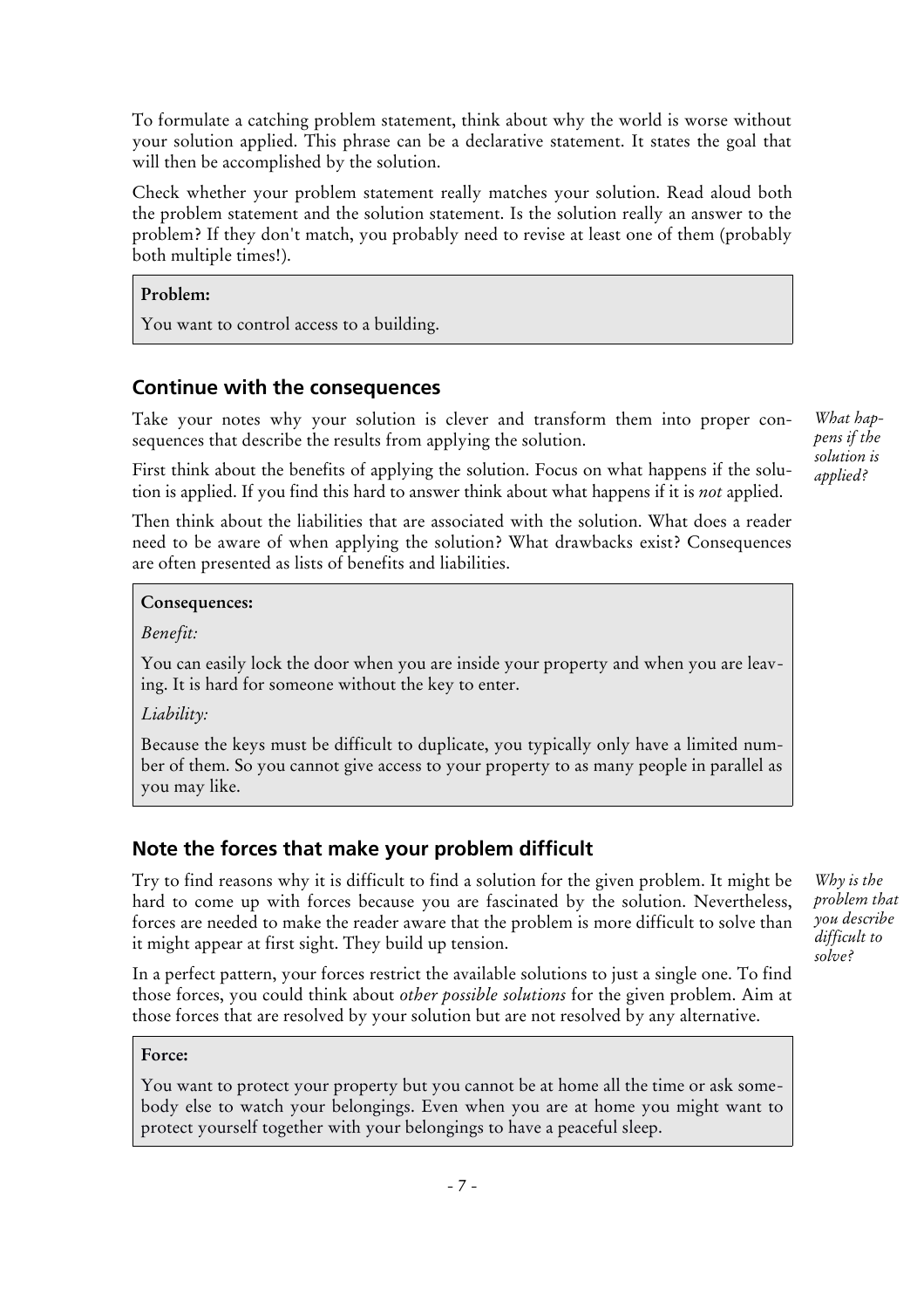## **Match the forces with the consequences**

Now it is time to think about the consequences of your solution more deeply and how they are connected to the forces.

Forces and Consequences are two sides of the same coin: A force is something that makes the problem difficult. The corresponding consequences explain how the force is resolved by the solution, for better or for worse.

A formal aspect to create a proper pattern structure is to make sure that every force is resolved by a consequence. The other way round, every consequence needs to be brought up by a corresponding force. If a force is not resolved by the solution, i.e. if the force still exists after applying the solution, it rather is part of the pattern's context.

As a start, it helps a lot to have a 1:1 relationship. To keep track of this, have a separate paragraph for every force and every consequence and give them matching paragraph titles. Don't be surprised if a force resolves into both a benefit and a liability at the same time.

**Force:**

**Storage of permission**: Permission should be easy to use and reliable to store.

**Consequences:**

*Benefit:*

**Storage of permission**: As the key is a physical object, you can easily take it with you any time so that you can always lock and unlock the door as desired.

*Liability:*

**Storage of permission**: Because the keys must be difficult to duplicate, you typically only have a limited number of them. So you cannot give access to your property to as many people in parallel as you may like.

## **Context**

Now you need to set up the stage for the whole pattern: its context. The context usually contains aspects and requirements that are so important that the problem may not exist outside the context but that are, at the same time, not modified by the solution. The context therefore does not change when the solution is applied. The context also helps the reader to identify patterns that might fit to their problem at a glance.

To come up with a context, think about underlying assumptions of the problem: when and how does the problem exist? If you have identified forces that make the problem difficult but that are not resolved by the solution, these forces might actually be part of the context.

#### **Context:**

You are the owner of a house in an area where you cannot leave your property freely accessible to all people because this might attract thieves. The building can be accessed through Doors.

*Did you address every force with one or more consequences?*

*Under which circumstances does the problem appear?*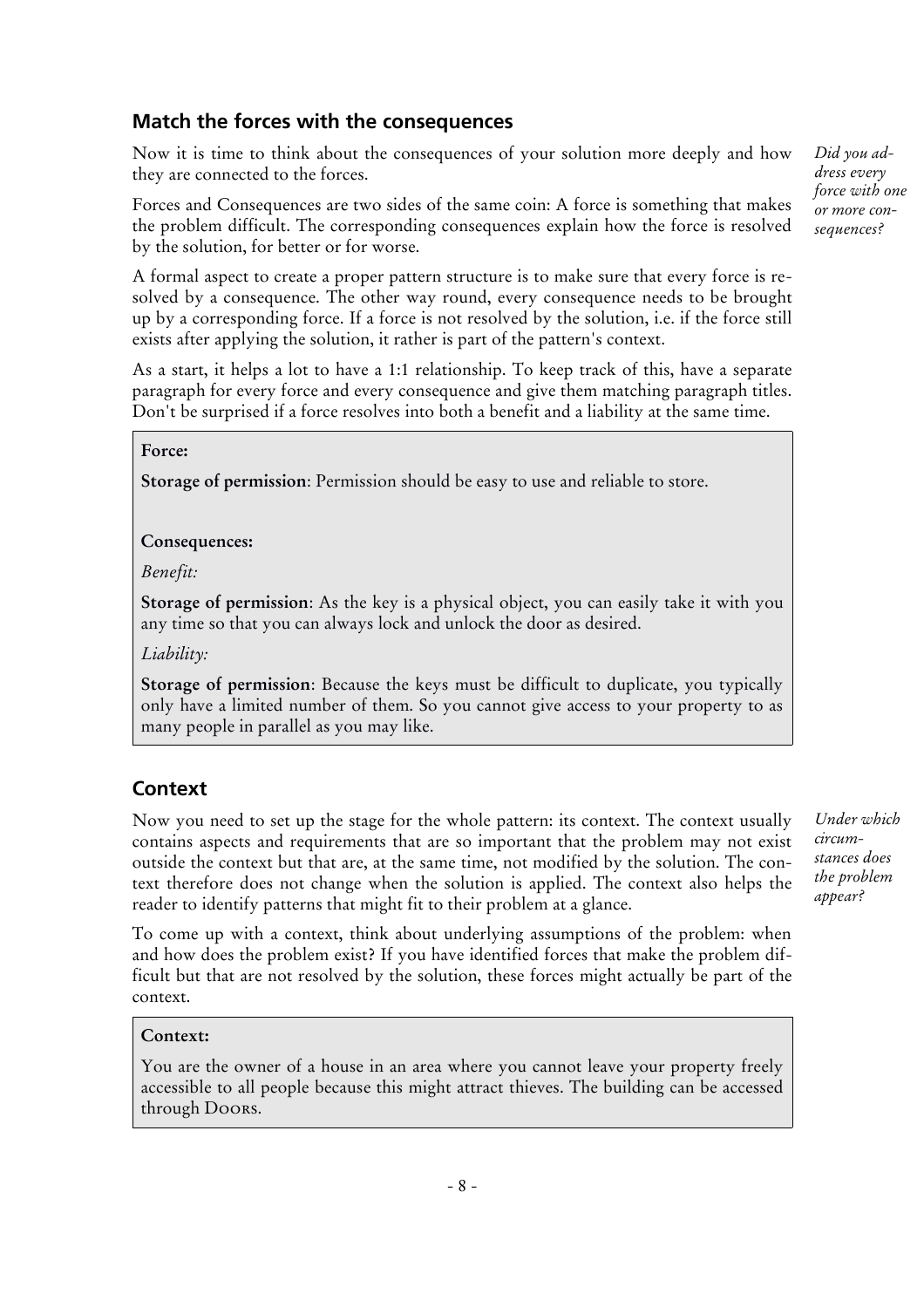## **Name**

Every pattern needs a name. The name is the most important means of communicating the pattern. Have a second look at the aliases you collected earlier. A good name makes it easy to remember the essential core of the pattern's solution. In most cases, noun phrases are best suited as catchy names. If, however, the pattern describes rather a process than a thing, a verb phrase might be more appropriate. In any case, the name should be short and easy to remember.

*What name helps us remember the solution?*

There is no moment in pattern writing that is optimal to think about the name. It is the solution distilled even further. That is why it will most probably jump to your mind when trying to catch the solution. But as with all other sections, it is hardly done after a single pass anyway.

**Name:**

Door Lock

## **Context, Problem and Forces again**

You have now set up all pattern sections required for a full pattern. This is the time to revisit your problem domain.

Describing and extending the solution and its consequences seldom is difficult because you know the solution well. Distinguishing between Context, Problem and Forces often is more challenging.

In case you are not sure into which section a specific statement belongs, the following rule of thumb might help:

- Keep the Problem statement short and crisp.
- Everything you need to explain as background becomes part of the Context.
- Everything that describes why the Problem is difficult becomes part of the Forces.

## **Section Order**

There are different ways to structure and label a pattern. The so-called 'Alexandrian Style' does not have any explicit sections at all [for an example see [2]). The pattern format presented here has the benefit of being rather clear and simple.

Now, order your sections into the proposed pattern format: Name, Context, Problem, Forces, Solution, Consequences.

Congratulations: You just have finished your first pattern!

Let's see how the Door Lock pattern has evolved by now: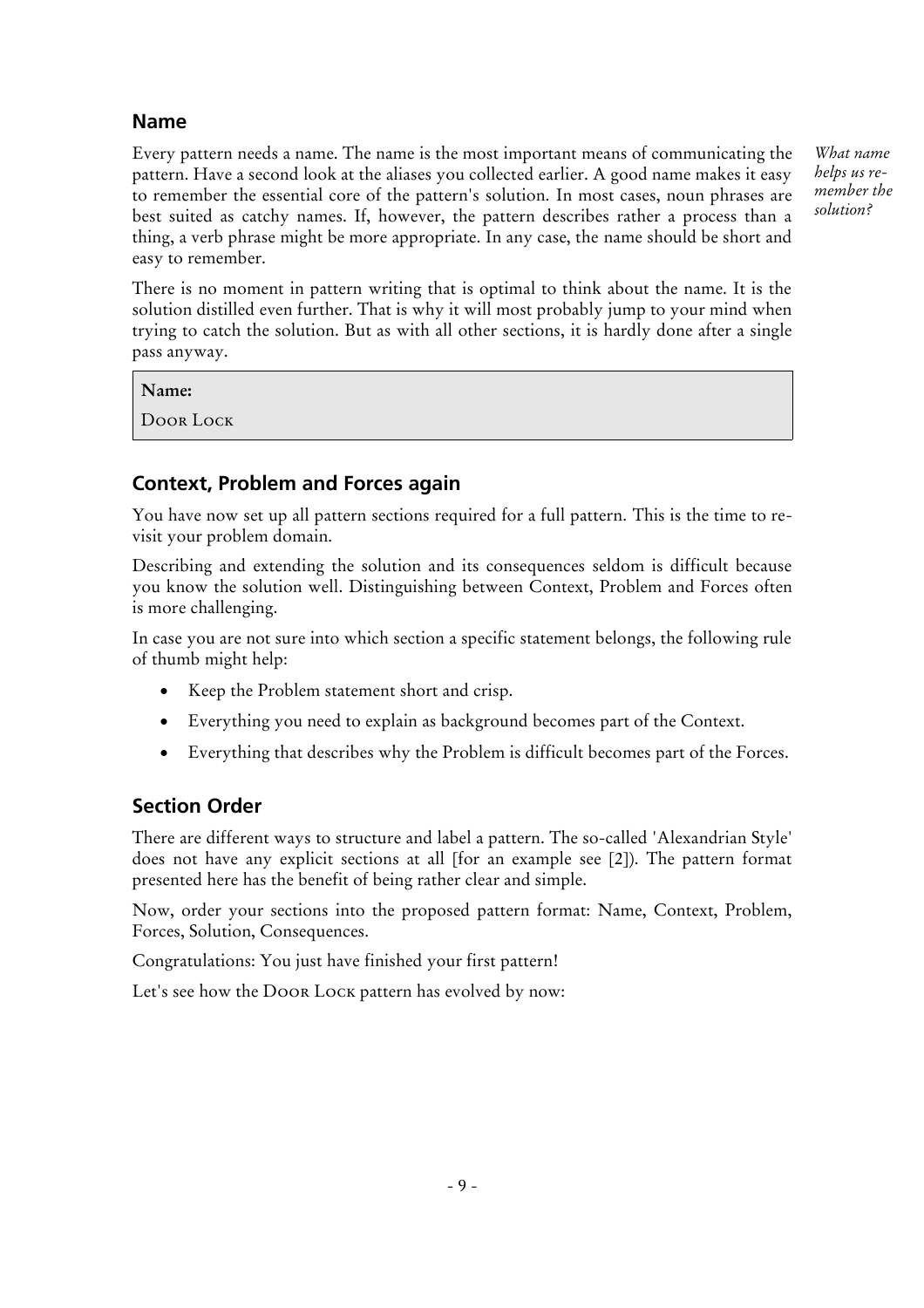## DOOR LOCK



## **Context:**

You are the owner of a house in an area where you cannot leave your property freely accessible to all people because this might attract thieves. The building can be accessed through doors.

### **Problem: You want to control access to the building.**

#### **Forces:**

- **Selective access rights**: You want to ensure that only you and some selected other people have access to the building. Others shall not.
- **Protection:** You want to protect your property but you cannot be at home all the time or ask somebody else to watch your belongings. Even when you are at home you might want to protect yourself together with your belongings to have a peaceful sleep.
- **Effort of access:** Access to your property should be easy for you any time whereas it should be very difficult for any intruders to get inside.
- **Storage of permission**: Permission should be easy to use and reliable to store.
- **Change of permission**: While it should be easy to enable other people to get in, it should be easily possible to revoke this ability from them.

#### **Solution:**

**Integrate a mechanism to all relevant doors of the building that can be repeatedly operated from both sides of the door by a matching key to allow or prevent the door from being opened.** 

#### **Consequences:**

#### **Benefits:**

**Protection:** You can easily lock the door when you are inside your property and when you are leaving. It is hard for someone without the key to enter.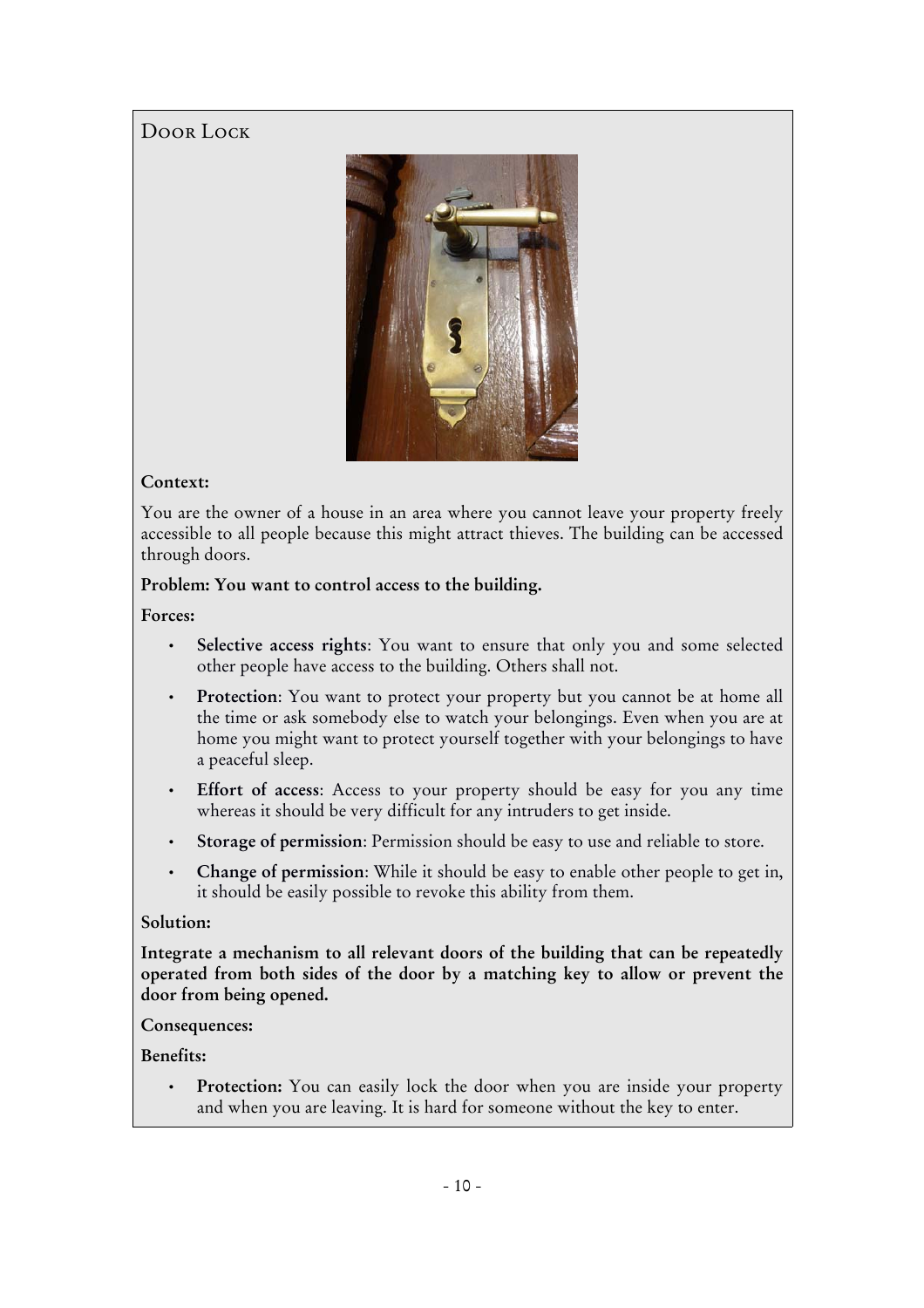- **Effort of access:** A key is a lightweight object that can be stored and secured easily.
- **Storage of permission:** As the key is a physical object, you can easily take it with you any time so that you can always lock and unlock the door as desired.
- **Change of permission:** You can pass keys on to selected people to give them the opportunity to get into the building and you can ask them to return the keys any time.

#### **Liabilities:**

- **Selective access rights:** You need to physically distribute the keys to the persons who should get permission.
- **Storage of permission:** Because the keys must be difficult to duplicate, you typically only have a limited number of them. So you cannot give access to your property to as many people in parallel as you may like.
- **Change of permission:** Withdrawing a key from a single person is ok, giving a key to a single person as well. But if you fear that a key that you do not have access to any more is abused (or lost), you must replace the whole lock and all keys. Otherwise, somebody who finds the key might easily get inside. Exchanging lock and keys can mean considerable effort.

#### **Examples:**

A locked front door effectively keeps people from entering your home. It needs criminal energy to get across it. If go on holiday you can easily give the key to somebody you trust to water your plants and feed your pets.

A garage door can be locked to protect your car from being damaged or stolen. However, if you lend your car to somebody else while it is locked into the garage make sure you give him your car key AND the garage key. One alone is pretty useless.

## **Related patterns:**

A PADLOCK shares many characteristics but it cannot be operated from both sides of the door. As an advantage it can be changed easily.

A Combination Lock can be opened by everybody who knows the access code, which can be easily communicated without passing physical objects. You cannot know, however, how many people know the access code and have passed it on.

As we did in the Door Lock pattern, we would like to encourage you to extend your pattern by an example and a picture/diagram. You can also think about related patterns, sources etc. and add them when applicable.

## **Next steps**

Put your pattern aside for a while. Once you get back to it, you will be surprised how many aspects you can improve. As the authors did for the Door Lock pattern, it takes several iterations of refinement to distill the actual pattern into a readable and easily understandable form.

*How do you know whether your pattern is good?*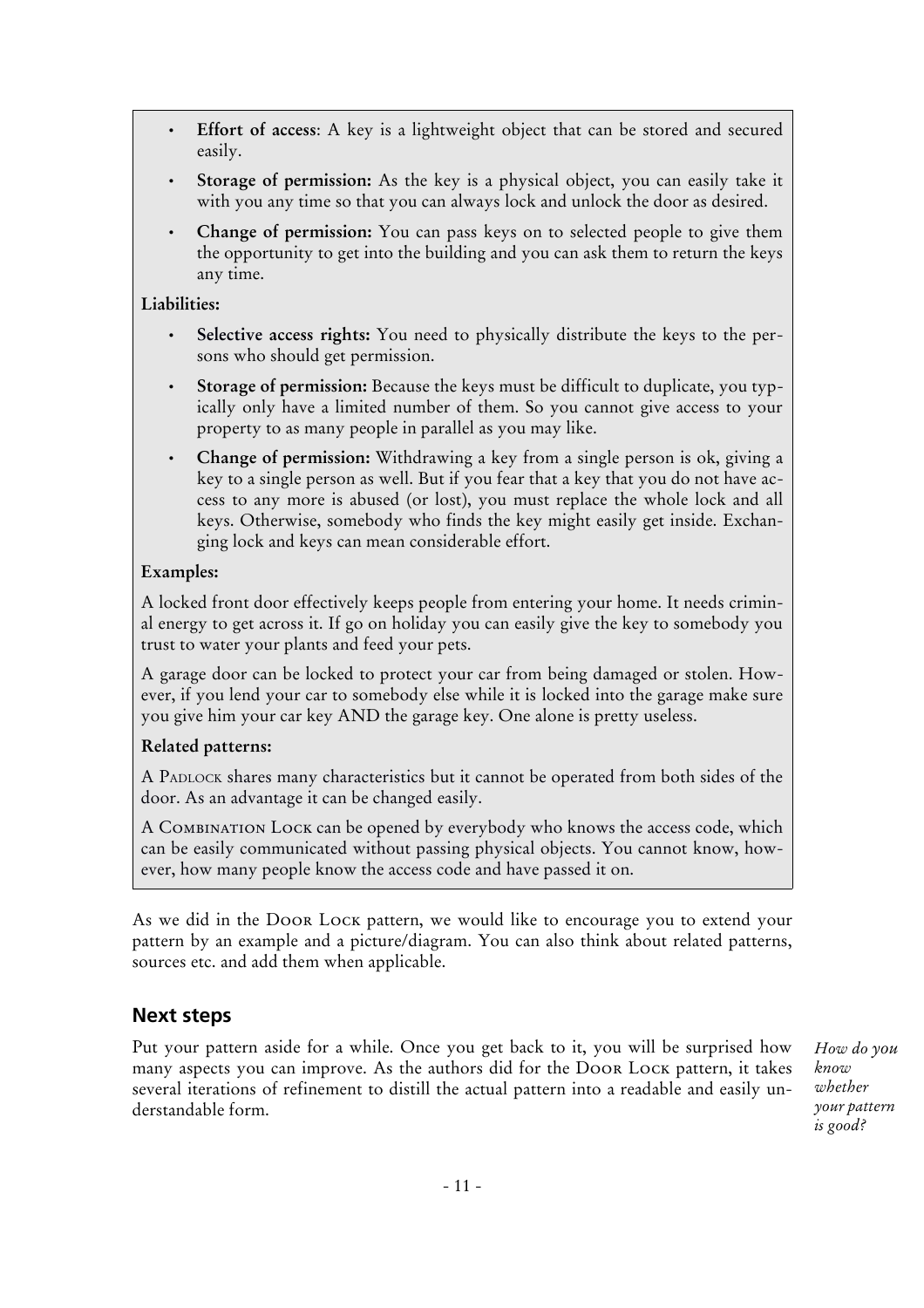First of all, make sure that your pattern is complete. That is, make sure it contains all sections mentioned above and that these sections answer the questions that constitute them. Then, pass your paper on to colleagues and friends and gather as much feedback as possible. They can tell you how valuable your paper is to them.

Even old hands find it very helpful to get a second opinion on their patterns. To facilitate this, the pattern community has established a mechanism called 'shepherding'.

Shepherding is a process in which a pattern author receives feedback from another, experienced pattern author. Shepherding is an iterative process. Typically, the author incorporates the feedback he or she received and sends a revised version to the shepherd who in turn gives another set of comments. This form of personal coaching helps all authors, regardless of their experience, enormously to get ahead.

Shepherding is prerequisite for all papers that are accepted to a pattern conference of the PLoP series. So, if you would like to benefit from having a shepherd, you just need to submit your paper to a PLoP conference ([5], [6]). These conferences take place mainly to facilitate giving and getting feedback on pattern publications. The shepherded paper is discussed at a writers' workshop at the conference in a very rewarding style.

Submit a pattern paper and find out yourself!

### **Further Reading**

There is much more to be said about patterns in general and how to write them. The best follow-up would be reading *Advanced Pattern Writing* ([1]) as this paper proposes an approach to pattern writing that is very similar to the approach described here. Yet, the pattern language digs a little deeper. It builds on *A Pattern Language for Pattern Writing*  ([2]) that presents even more patterns how to write a pattern. It extends the scope from single patterns to pattern languages. Finally, there is *The Language of Shepherding* ([3]) that is actually targeted towards shepherds but also contains a lot of information for writers.

A comprehensive general introduction to the world of patterns can be found in *POSA 5: On Patterns and Pattern Languages* ([4]).

#### **Acknowledgments**

First, we would like to thank Didi Schütz. Several discussions with him helped us gain deeper insight into the art of pattern writing ourselves. This paper was submitted to EuroPLoP 2011. We are very thankful to our shepherd Neil Harrison who pointed out many important aspects how to improve the paper before and even after the conference. During the conference, we got many further suggestions for improvement from the participants of workshop C: Klaus Marquardt, Markus Gärtner, Mandy Chessell, Jörg Pechau.

#### **References**

[1] Neil B. Harrison: Advanced Pattern Writing – Patterns for Experienced Pattern Authors, in: Pattern Languages of Program Design 5, edited by Dragos Manolescu, Markus Voelter, James Noble. Addison-Wesley, 2006. http://hillside.net/europlop/HillsideEurope/Papers/EuroPLoP2003/2003\_Harrison\_ AdvancedPatternWriting.pdf

*Your first pattern does not need to be perfect!* 

*How do you find a shepherd?*